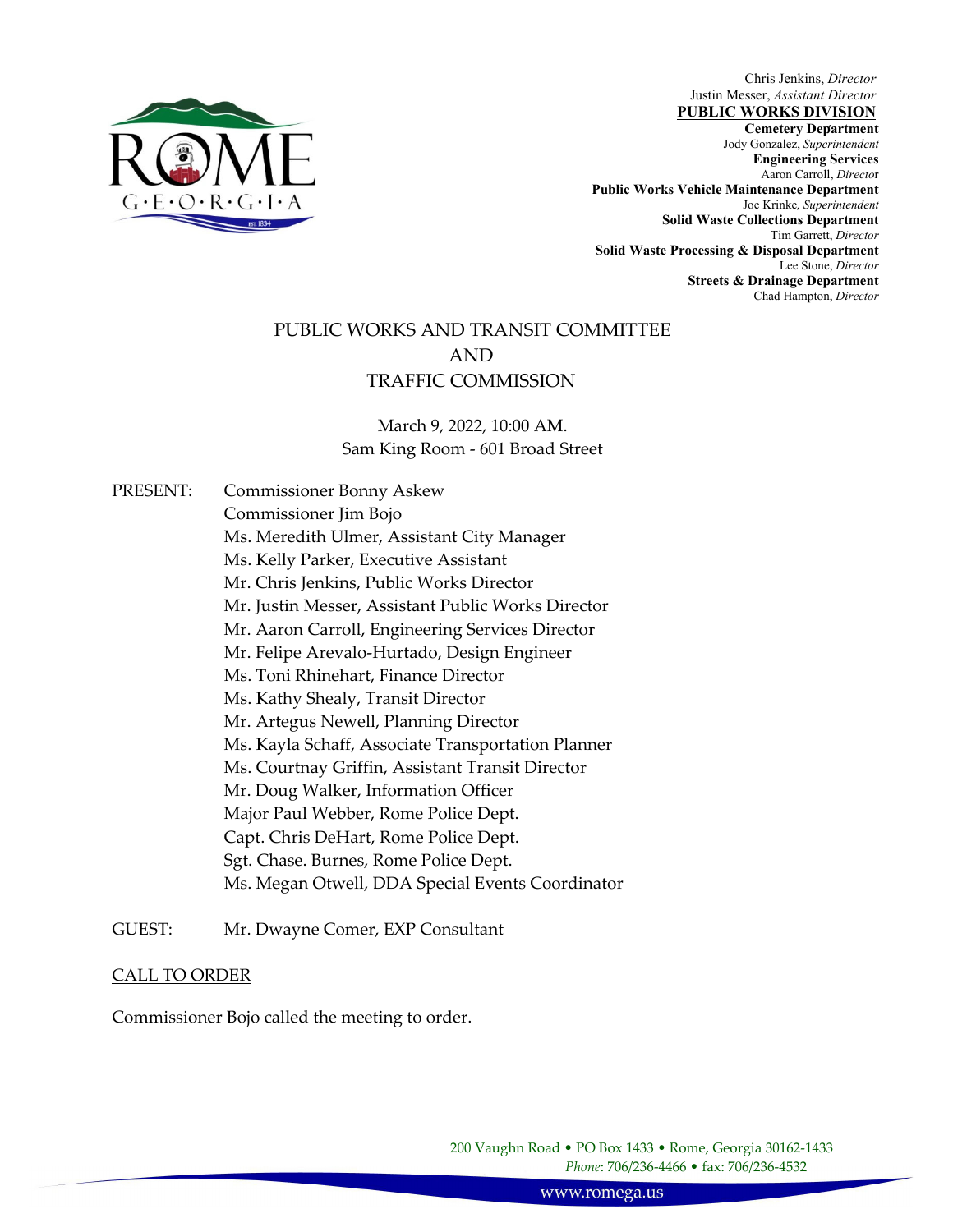#### REVIEW AND APPROVAL OF MINUTES

The minutes of the previous meetings were approved by common consent.

#### POLICE REPORTS

Capt. Dehart presented the February Accident/DUI report. He noted there were 175 total crashes down from 190 at this time last year. Private lot crashes are still the upper percentage of total crash ratio. There were 51 injuries, 21 DUI arrests and 695 total traffic cases. The leading primary cause of crashes remains following too closely which is 34 % of our total crash data.

The highest top two accident intersections for the month of January were Martha Berry Hwy at GA 1 Loop and GA 1 Loop at Riverside Pkwy. In February, we focused on getting at least one of those off our list and we were successful in removing GA Loop 1 at Riverside Pkwy. The Loop at Martha Berry is still of primary concern for two months running. There is a lot of construction in the area. Three of four of those accidents have all happened turning right. There is a lot of construction in the area, which is a contributing factor. Hopefully, once that is complete, there will be an improvement.

#### TRANSIT OPERATIONS

#### Public Hearing for Free Transit on March 29, 2022, at 4 PM

Ms. Shealy announced that per GDOT requirements she will hold a public hearing on free transit rides at 4 PM on March 29th in the Sam King room. She added that this meeting has been advertised.

#### Financial report

Ms. Shealy noted there isn't much on the financial report since they are not charging fares at this time. Under Reimbursements have not showing yet because the auditors are just now closing out 2021. She noted that expenses are in line.

Ms. Shealy noted that Ms. Griffin has prepared updated bus schedules, which include a QR code for the first time. She distributed copies to the Committee.

#### OLD BUSINESS

#### Riverside Parkway/Loop 1

Mr. Jenkins introduced Mr. Dwayne Comer, the former GDOT District 6 area engineer for many years. He is currently with EXP.US Services, a full-service Engineering firm, doing design and road work all over Georgia. Mr. Comer reported on his study of the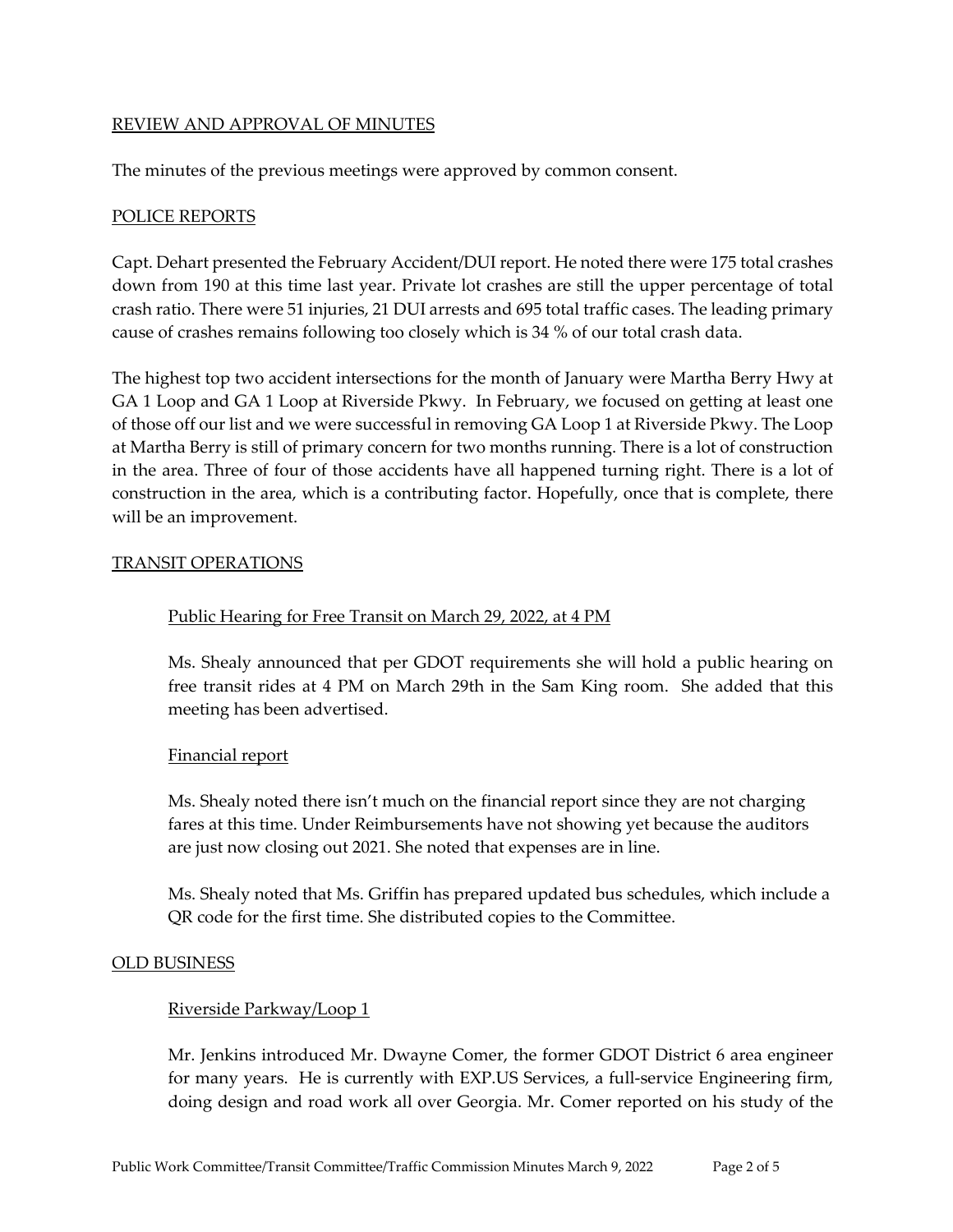intersection of Riverside Pkwy and Loop 1. He presented a proposal that has already been brought to the attention of GDOT, who has expressed their preliminary approval. The proposal recommends both dual left and straight lanes to clear the intersection quicker. This will require minimal widening on the inside which will not involve curbing other than towards the Braves Stadium. He added that the problem with having a traffic light at Chatillon would cause traffic jams on the 1 Loop, which is why GDOT remains opposed to that.

Commissioner Bojo noted that people park at the Board of Education parking lot to go to the Braves games and was concerned about the sidewalk being interrupted. Mr. Comer replied that a portion of the sidewalk and curb would be moved during construction but would be put back for pedestrian use Commissioner Bojo expressed concern about large trucks making the left turn onto Loop 1 turning over. Mr. Comer replied that the grade will be checked and can be improved if it is excessive.

#### Speed Tables for 200 Block

Mr. Carroll reported that at the last meeting Commissioner Cochran request he look into getting some estimates for doing a kind of hardscape speed table for the 200 block of Broad Street rather than a rubberized permanently. He noted that he has spoken with a contractor he feels he could install it one lane at a time taking one week per lane for a total estimated cost of approximately \$40,000 vs what we already installed in one to two days for \$9000. Commissioner Bojo said he will discuss this with Commissioner Cochran.

#### Painting of Broad Street Poles and Signs

Mr. Carroll reported meeting with contractor yesterday and issued them a Notice to Proceed. The work will begin next week in the 100 block. He noted that some signs will be brought down for painting the poles and the contractors will paint across all the brackets on the mast arm poles then we will paint in the gaps on the new hurricane brackets that we have on order.

#### Parks Hokes Park Project Update

Mr. Carroll updated the Committee on the Parks Hokes Park project. He noted this will be a new covered basketball court with pavilion and restrooms located in South Rome. There is a little more paperwork to process and the preconstruction meeting is this afternoon at 3:30.

#### Mt. Berry Trail Bridge

Mr. Carroll reported that there will be a pre‐construction meeting this afternoon at 2:00 PM with Contech. The notice to proceed is for this week. Based on their current scheduled we are looking at mid‐July for delivery of the bridge. This is for the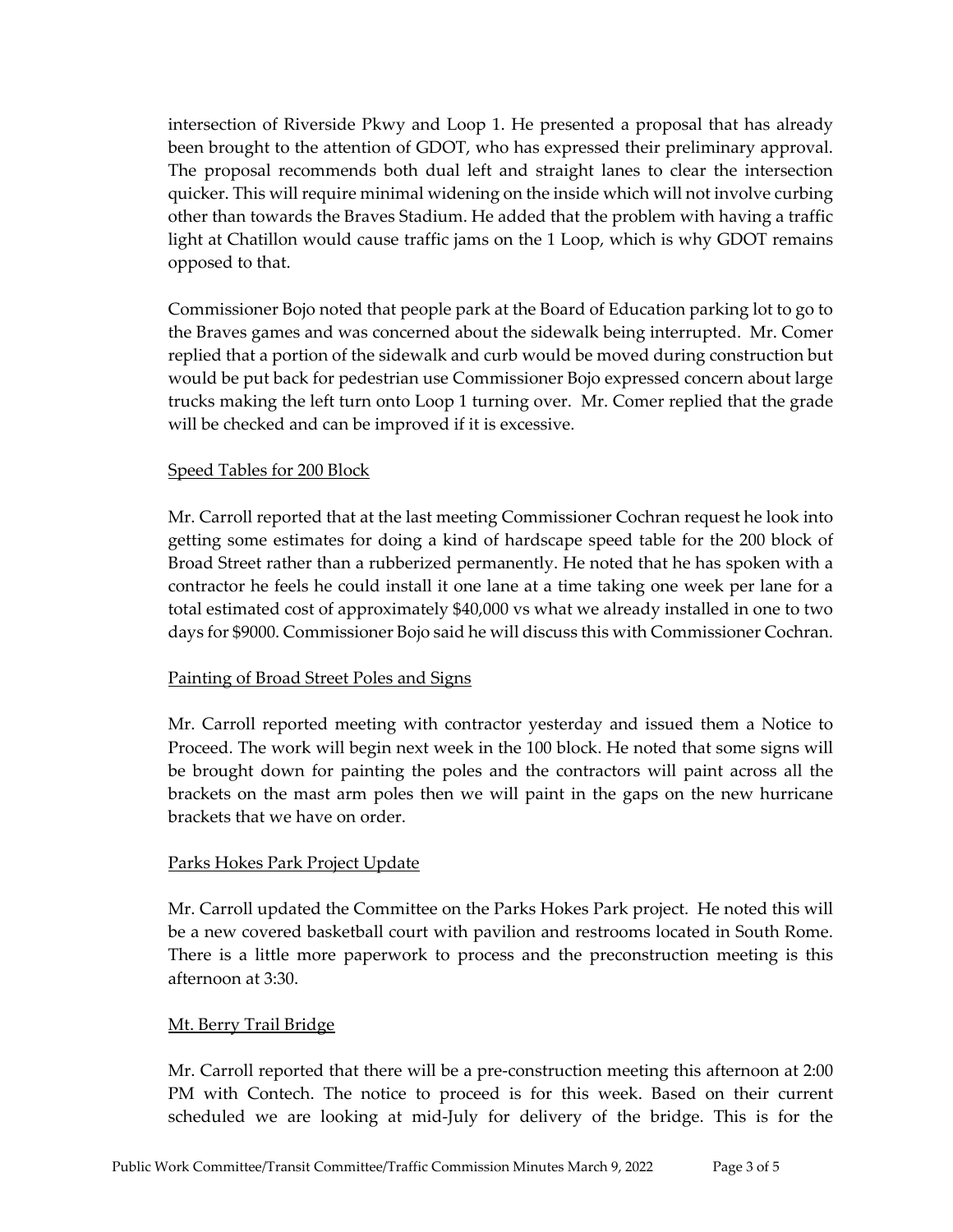manufacture of the bridge only. There will be a separate bid for the installation of the bridge.

#### NEW BUSINESS

#### Downtown Event Street Closures 2022

Special Events Coordinator, Ms. Megan Otwell, reported on the street closings for the 2022 First Friday events. The events will be held on June 3rd, July  $1<sup>st</sup>$ , and September  $2<sup>nd</sup>$ with West 1<sup>st</sup> Street being closed from 4:00 PM until 11:00 PM. She noted there will still be access to the parking deck and officers will be present to assist with traffic.

The request for the Fiddlin' Fest is for October  $8<sup>th</sup>$  and the 100, 200, 300 and 400 blocks of Broad Street will be closed from 6:00 AM until 10:00 PM.

Commissioner Askew moved to approve the request. Commission Bojo seconded. The motion carried.

#### Riverside Pkwy/East 1st Street Paving

Mr. Messer reported that in the previous meeting we were requested to increase paving. He noted we had \$2 million in approved in our budget for resurfacing this year. We selected Riverside Pkwy and E 1<sup>st</sup> Street from Turner McCall to E 1<sup>st</sup> Avenue. This has gone out to bid this morning and bids will be opened on April 14th.

#### Request for Yellow Curb and 'No Parking' Signs on Darlington Drive.

Mr. Jenkins reported that Darlington school facilities director, Alex Martinez, has requested yellow curbing Darlington drive from Caves Spring Street to

He noted there exists some yellow curbing on portions of the street but non exists in the section leading up to the driveway for the athletic complex. Tractor trailers have been parking along this section which has presented a site distance issue for motorists leaving the athletic complex parking lot. They would like 'No Parking' signs installed along with yellow curb the section that has no yellow curb as well as to refresh faded yellow curb in the area.

Commissioner Bojo moved to approve the request. Commissioner Askew seconded. The motion carried.

#### MONTHLY REPORTS